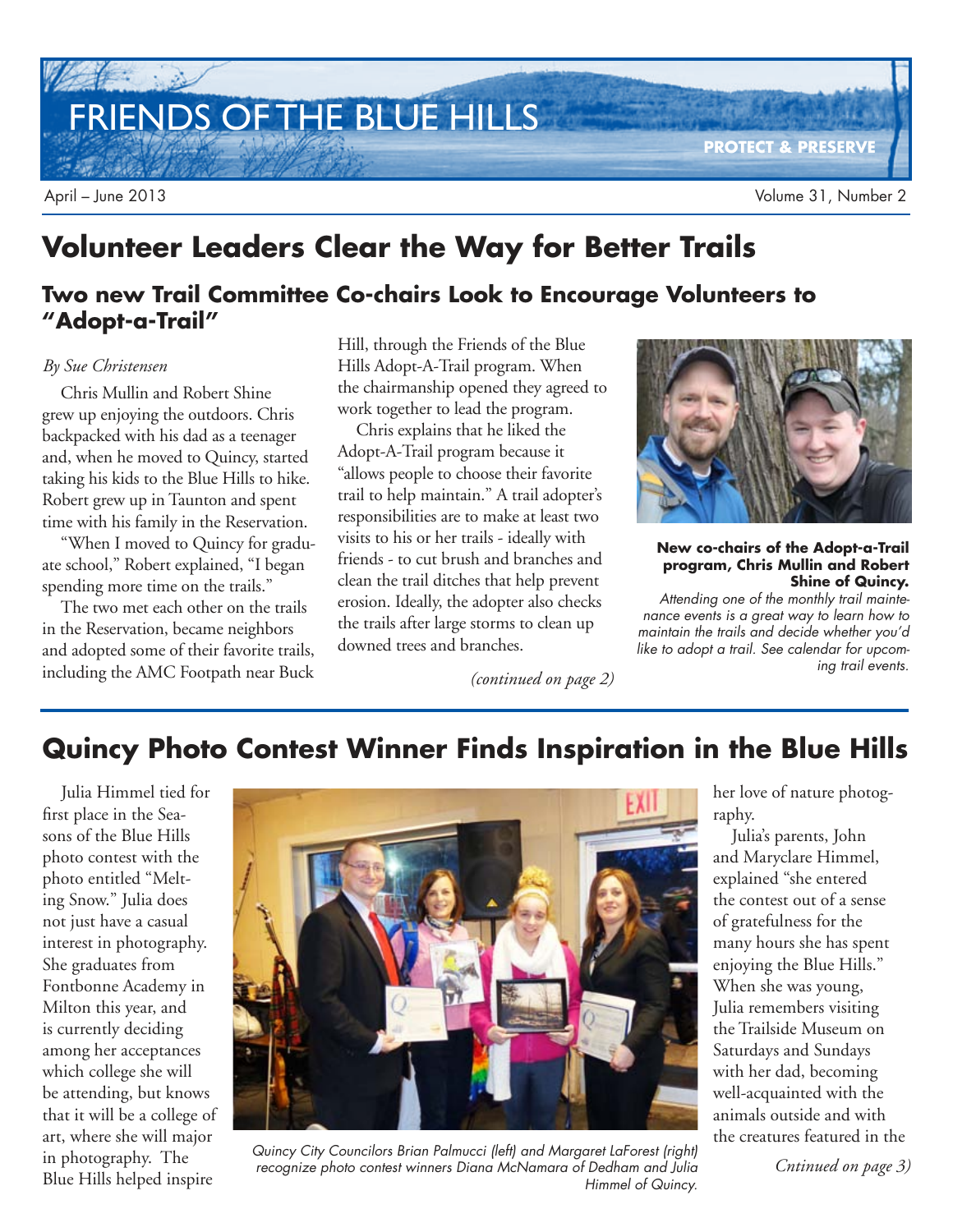"I encourage anyone who's interested in Adopt-A-Trail to come to a couple of the FBH monthly trail maintenance events starting in April for on-the-job training," according to Robert. "After you've had training, come to our meeting in the Fall." At the meeting, volunteers formalize their application, and get any last questions answered.

Currently there are 38 adopters who are maintaining far more trails than their numbers. "We had three new people join the program last year and are hoping to have five more sign on this year," noted Robert.

"We're quite flexible in allowing people to choose which unadopted trail to maintain, and we can help anyone who is interested in adoption to choose one that's right for them. Some people prefer a trail with easy access from a road, or one in a less hilly section of the park. There are even seasonal preferences — people who want to work during winter and spring only are encouraged to adopt a trail in one of the eastern sections, due to seasonal work restrictions," said Chris.

Do you have a favorite place in the Blue Hills? Do you feel like you want to do more to keep that special place in shape and accessible? Consider becoming an adopter yourself or with your church, friends or family. Chris and Robert would love to hear from you and get you headed down the trail of stewardship. They can be contacted at trailwork@FriendsOfTheBlueHills.org.

> The Friends of the Blue Hills newsletter is produced four times a year. **Editors:** Sue Christensen, Judy Jacobs,

**Layout:** Owen Hartford

Visit us on the web at www.FriendsoftheBlueHills.org or call 781-828-1805 for membership, maps and schedule information. PO Box 416, Milton, MA 02186

## *(Trails, continued from page 1)* **Enjoying Ponkapoag Bog Led to Winning Photo**

Linda Young from Taunton was one of the winners of the Seasons of the Blue Hills Photo Contest with her photo, "Ponkapoag Boardwalk Bog Trail." Linda, who has been visiting the Blue Hills for about 12 years, shares some of her experiences below.

## **What do you like to do best in the Blue Hills?**

Most often I hike the Skyline loop, but my favorite hike is the end to end on the Skyline trails. Hiking is my favorite fall and winter sport, and the Blue Hills are close to home. You get many of the same benefits that you would in New Hampshire without the long drive.

## **Can you describe what you were doing or thinking when you took the photo?**

I was out for a little hike with two friends on a really cold winter day. It was the first time that I had been on the bog walk, and found it to be really beautiful. It reminded me of being down South near Savannah. I was thinking of how much of the Blue Hills that I haven›t explored yet.

## **What would you like people to see or feel when they look at your photo?**

I think the serenity and the simple beauty is what I love about that picture. It is a hidden gem that many people don›t know about.



Photo by Linda Young, Taunton

|                                | $\Box$ I want to become a Friends of the Blue Hills member            |
|--------------------------------|-----------------------------------------------------------------------|
|                                | (Please choose one of the following:)                                 |
|                                | Personal: ■ Individual \$25 ■ Family \$45 ■ Senior \$20               |
|                                | Business: □ Agency \$50 □ Business \$100 □ Corporate \$500            |
|                                | $\Box$ I would like to make an additional donation of:                |
|                                | $\Box$ \$50 $\Box$ \$75 $\Box$ \$100 $\Box$ \$500 $\Box$ Other: \$    |
|                                |                                                                       |
|                                |                                                                       |
|                                |                                                                       |
|                                |                                                                       |
|                                | Please make checks payable to Friends of the Blue Hills, and mail to: |
| P.O. Box 416, Milton, MA 02186 |                                                                       |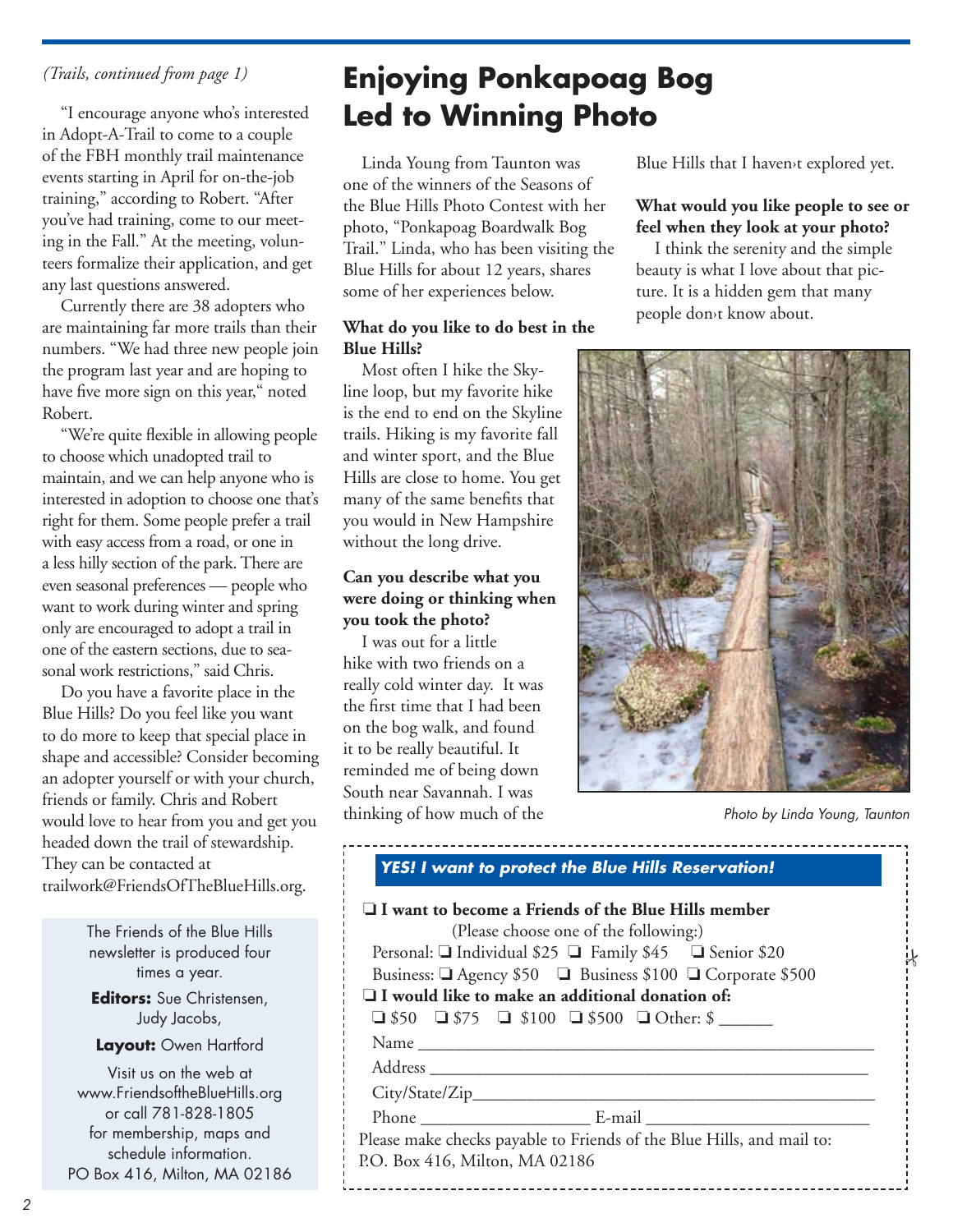## **Calendar of Events**

Pull and post this section of the Friends of the Blue Hills Newsletter and join us for some exciting events in the Blue Hills Reservation!

| <b>Spring 2013</b>                                                    | FBH sponsored event                                                                                                                                                                                                                                                                                                                                                                                                                       |  |
|-----------------------------------------------------------------------|-------------------------------------------------------------------------------------------------------------------------------------------------------------------------------------------------------------------------------------------------------------------------------------------------------------------------------------------------------------------------------------------------------------------------------------------|--|
| <b>Friends of the Blue Hills Trail Work</b>                           | Join the Friends of Blue Hills trail crew in sprucing up the trails. Includes a hike to the                                                                                                                                                                                                                                                                                                                                               |  |
| Apr. 20, May. 18, Jun. 1, Jul. 13,                                    | work sites. Wear long pants and gloves. Tools, water, snacks and lunch provided. Email                                                                                                                                                                                                                                                                                                                                                    |  |
| Aug. 3, 9:00 am to 1:00 pm                                            | trailwork@Friendsofthebluehills.org for registration and meeting place.                                                                                                                                                                                                                                                                                                                                                                   |  |
| <b>DCR Adult Walking Club</b>                                         | Moderate walk, some hilly terrain, 4 miles. Walk from St. Moritz Pond to Sawcut                                                                                                                                                                                                                                                                                                                                                           |  |
| Saturday, April 6                                                     | Notch, return on Indian Camp Path. Meet at the Shea Rink parking lot at 651 Wil-                                                                                                                                                                                                                                                                                                                                                          |  |
| $1:00$ pm                                                             | lard St. in Quincy. For details, contact 617-698-1802.                                                                                                                                                                                                                                                                                                                                                                                    |  |
| <b>DCR Adult Walking Club</b><br>Sunday, April 14<br>$1:00$ pm        | Moderate walk, hilly terrain, 3.5 miles. Wolcott Path to Breakneck Ledge to Chest-<br>nut Run and Border Path, return via Wildcat Notch and Coon Hollow. Meet at the<br>Houghton's Pond main parking lot at 840 Hillside St. in Milton. For details, contact<br>617-698-1802.                                                                                                                                                             |  |
| <b>Park Serve</b>                                                     | Join the DCR Blue Hills staff and the Friends of the Blue Hills to help maintain the                                                                                                                                                                                                                                                                                                                                                      |  |
| Saturday, April 20                                                    | trails or lend a hand in our park clean-up. Garden projects at Brookwood Community                                                                                                                                                                                                                                                                                                                                                        |  |
| 9:00 am to 1:00 pm                                                    | Farm as well. Email Tom.Bender@state.ma.us to register.                                                                                                                                                                                                                                                                                                                                                                                   |  |
| <b>Rockin' in the Park</b><br>Saturday, April 27<br>$1:00 \text{ pm}$ | Join a DCR ranger and Les Tyrala, a registered geologist, on this co-sponsored walk<br>with the Friends of the Blue Hills as we explore the bedrock and glacial features of<br>Great Blue Hill. Learn the secrets of stone on this moderately strenuous hike over rocky<br>terrain. Sturdy footgear required. Space is limited. For ages 12 and up.1.5 hours. Email<br>Raymond.F.McKinnon@state.ma.us for registration and meeting place. |  |
| <b>DCR Adult Walking Club</b>                                         | Moderate walk, with some hills, 2+ miles. Walk around Tucker Hill on the green dot                                                                                                                                                                                                                                                                                                                                                        |  |
| Sunday, April 28                                                      | trail. Meet at the Houghton's Pond main parking lot at 840 Hillside St. in Milton. For                                                                                                                                                                                                                                                                                                                                                    |  |
| $1:00$ pm                                                             | details, contact 617-698-1802.                                                                                                                                                                                                                                                                                                                                                                                                            |  |
| <b>DCR Adult Walking Club</b>                                         | Moderate walk, hilly terrain, 3 miles. Headquarters Path to Doe Hollow Path and                                                                                                                                                                                                                                                                                                                                                           |  |
| Saturday, May 11                                                      | return via Bugbee Path. Meet at the Houghton's Pond main parking lot on 840 Hill-                                                                                                                                                                                                                                                                                                                                                         |  |
| $1:00$ pm                                                             | side St. in Milton. For details, contact 617-698-1802.                                                                                                                                                                                                                                                                                                                                                                                    |  |

## *(Photo Contest, continued from page 1)*

special indoor programs. "I remember visiting Blue Hills as a time for my dad and I to have time together." Julia remembers. "He would make up stories about the imaginary people who lived in the woods as we drove up Chickatawbut and around the Reservoir. In every season, it was a beautiful place."



"As she got older, our family has enjoyed many, many hikes and trips to Big Blue and it has been the source of inspiration and countless subjects of her photos. We are so lucky to have this phenomenal resource right in our backyards," her parents said.

**"Melting Snow" by Julia Himmel of Quincy**. Julia tied for first prize in the Seasons of the Blue Hills photo contest.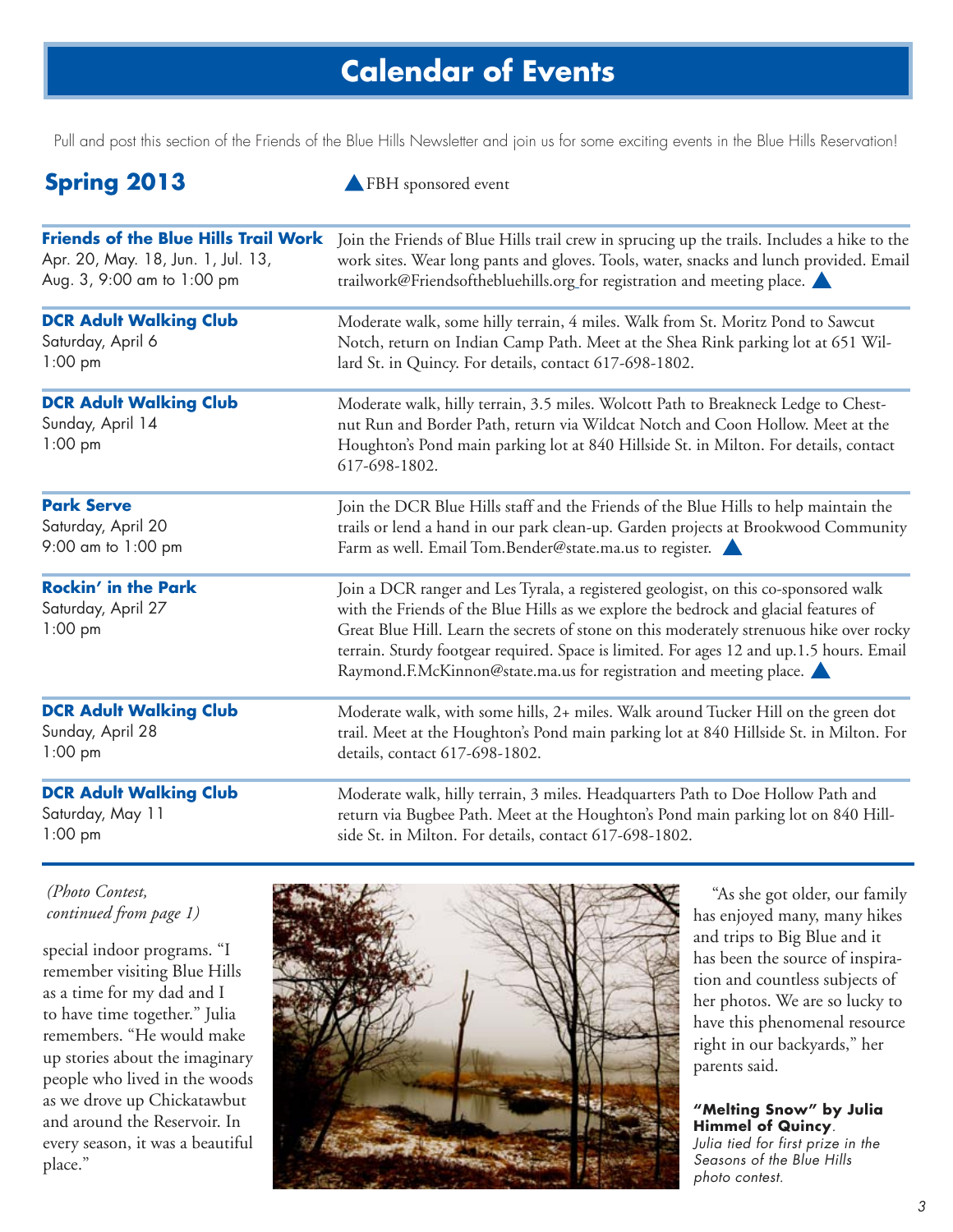## **Fauna**

## **Why the Blue Hills is One of the Best Spots for Birding**

*Many of the birds that breed on Blue Hills hilltops are uncommon anywhere else in the area. Experienced birder, Evan Lipton, shares some Blue Hills' stories and tips for new birders.*

### *By Evan Lipton*

On a trip to Buck Hill last May, I was lucky enough to locate a Prairie Warbler nest: a small cup no more than four inches across of tightly woven thin

sticks. It was located near the top of a very short scrub oak, but still hidden from view by a few leaves. It proved somewhat difficult to relocate though it was just a few feet from a spot I usually stake out to photograph the Prairie Warblers.

I looked at the nest for a moment, and quickly peeked inside. Five tiny eggs were clustered together off to the side, probably about a half inch in width each. They were cream colored, with dark brown spots. I noticed a male Prairie Warbler making its way toward me through the scrub oaks, and then I saw the female lower down. They were calmly inquisitive, issuing no alarm calls. They simply advanced toward me, staying low in the oaks. I backed away slowly and found a large rock to sit about twenty feet from the nest. The warblers had probably been foraging nearby and the female now resumed her place on the nest. The male, who I had been keeping track of for a while now, was a good candidate for photography, and I knew all of his favorite singing perches. He was tame enough to let me advance cautiously to within fifteen feet while he was singing, and would predictably land in a certain spot if I waited long enough.

The female Prairie Warbler is similar to the male (pictured below) though with the greenish color of the back in place of the black streaks on the face and chest.

Ten days later I made it back to the Prairie Warbler nest and found it empty. Either something ate the eggs or young, or they hatched and fledged in the ten days between my visits. I do not know how long the eggs had been there when I first found them, so they could

They are also usually quite trusting as they've probably never seen a human before. The easiest ways to find young birds are by following parent birds that are collecting food for the young one, and by listening for very loud, insistent noises of begging young. It is best to always give young birds and their hard-working parents distance. Never continue to approach a fledgeling if you see the parent bird nearby with food in its beak. Some adult birds will physi-

> cally attack you if you get too close to their young, but you can't always count on that. Most birds will simply scold you loudly, and some will just sit nearby quietly waiting for their chance to feed their young. By getting too close to a fledgeling you can easily interrupt its vital food source from its parents without you even knowing it.

When viewing any bird be aware of how the bird is acting. Birds singing on territory can be relatively easy to

observe. If the bird stops singing, perks up its head to get a better view of you and jumps back into the undergrowth then you are too close. Many birds will give you warning by leaning down and forward as if they are about to fly or jump. If you notice this behavior quickly enough you can slowly back away and they may resume what they were doing. Once you've developed an idea of how far away a certain bird feels comfortable with you presence, it is easy to keep that distance as you watch it. But remember, every bird is different, even within species.

*Seventeen-year-old Milton resident, Evan Lipton, is a photographer and naturalist who loves exploring the Blue Hills.*



Photo by Evan Lipton, Milton

have hatched the day after I found the nest, and fledged the day before I returned. It's unlikely but possible.

### **Where to Look for Birds and Fledgelings**

Many of the birds that breed on Blue Hills hilltops are uncommon anywhere else in the area. I've found Buck Hill to be the most active of the scrub land areas in the hills. Most of the other hilltops that have these areas host the same species: Prairie Warbler, Indigo Bunting, Brown Thrasher, Field Sparrow; but not in such numbers or concentration as Buck Hill.

Fledgelings in general tend to stay close to the ground, as they haven't yet acquired their full flight power.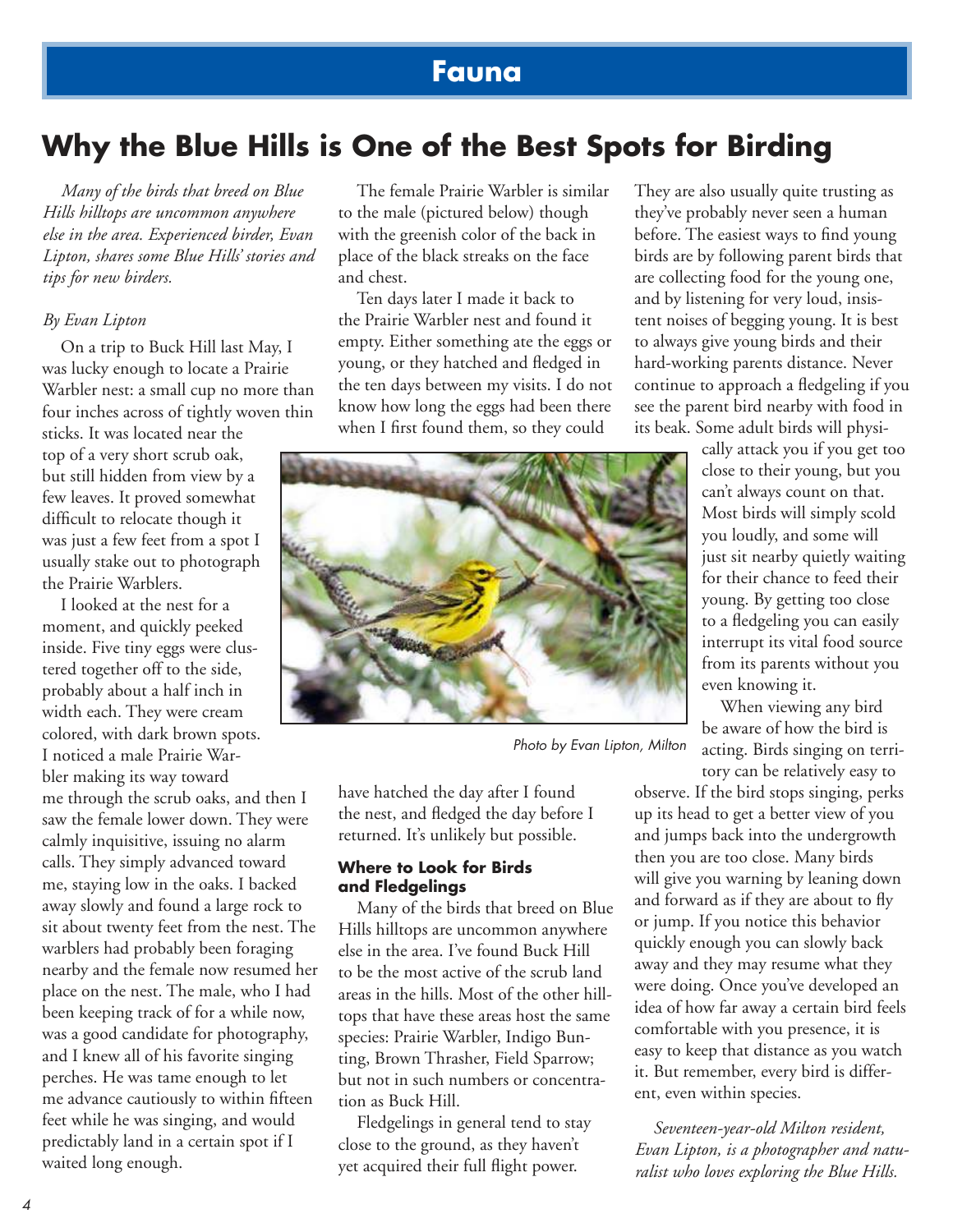## **Engaging the Community**

## **Blue Hills Winter Fest**

Over 150 people from dozens of towns gathered at the Friends of the Blue Hills' Winter Fest. While participants enjoyed Irish music performed by Songs For Ceilidh, downhill skiing and a night hike, local restaurants and cooks vied for the coveted title of Best Chili Chef. Event attendees tasted five delicious chili made by G.H. Bent Co. (Milton), The Halfway Cafe (Canton), Cooking in the Great Outdoors (greatoutdoorscooking.net) and Queen Anne's Catering (Canton).



Photo captures winning chili chef, Rick Sampson from Queen Anne's Catering in Canton.



Mike Caplinger from Weymouth returned to the Winter Fest again this year, bringing his six-year-old daughter Abigale and his two-year-old son, Nolan. Families like the Caplingers enjoyed crafts, dancing and just hanging out and listening to the Irish tunes.



Two chili judges, Rep Bruce Ayers (left) and Rep Walter Timilty stand with FBH Executive Director Judy Jacobs, FBH President Hilary Blocker and FBH Board member Maryanne Hutchinson.



While the judges are more known for their love and support of the Blue Hills than their culinary gifts, they nevertheless heartily enjoyed the weighty task of choosing their favorite flavor. The chili judges, above, debating their choices are Canton Police Chief Kenneth Berkowitz, historian and Canton resident George Comeau and Milton Selectman Robert Sweeney. Not shown in the photos but also a judge who happily opined on the chili was Randolph Town Council President Paul Meoni.